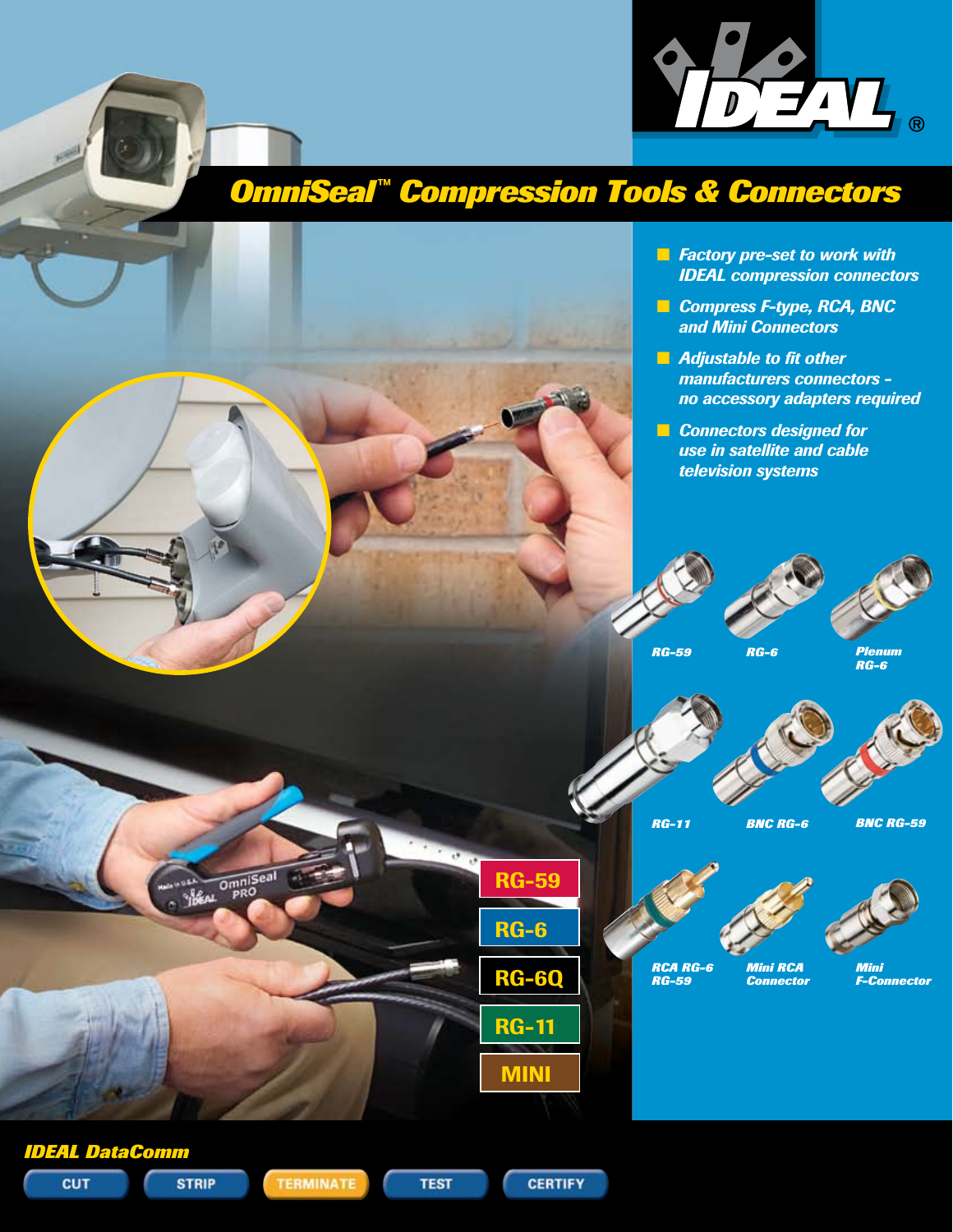# *OmniSeal™ Compression Tools and Connectors*

## *OmniSeal™ Pro and Pro XL Compression Tools*

The new IDEAL OmniSeal™ compression tool now offers additional features and increased connector compatibility in a smaller, more compact tool design to meet the demands of the professional installer. OmniSeal requires no calibration or accessory attachment to terminate most IDEAL branded connectors. Most other manufacturers' compression connectors can be terminated with an easy plunger depth adjustment. The simple intuitive design combined with its size and universal connector acceptance makes this the only compression tool needed by professional installers.



|                               | <b>BNC</b> | F-Type | <b>RG11</b> | <b>RCA</b> | <b>Mini Coax</b> |
|-------------------------------|------------|--------|-------------|------------|------------------|
| <b>OmniSeal Pro XL 30-793</b> |            |        |             |            |                  |
| OmniSeal Pro 30-603           |            |        |             |            |                  |

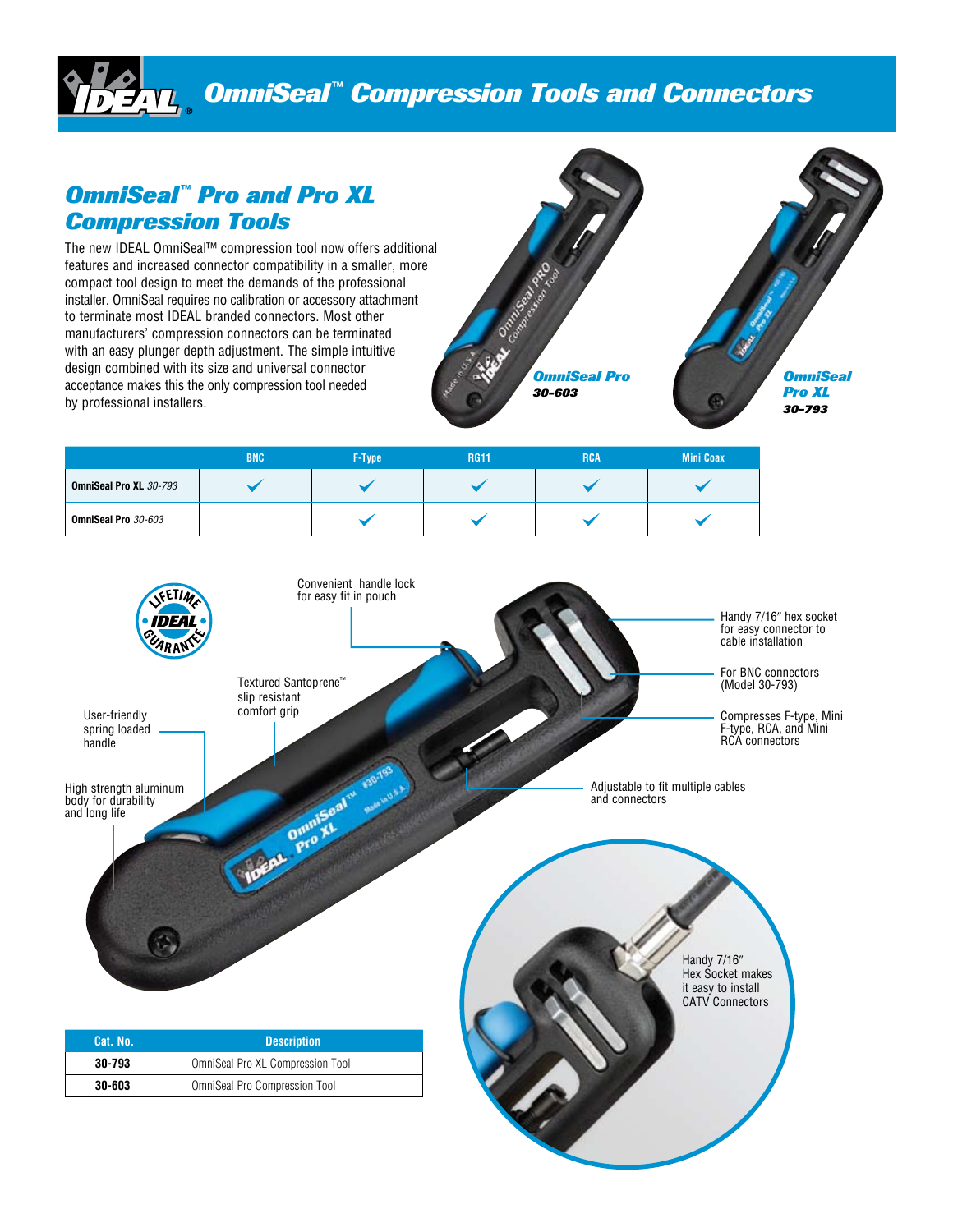

IDEAL Compression Connectors are all single piece designs that are manufactured to meet the demands and expectations of the satellite and cable TV industry. All series of connectors are effortlessly positioned onto properly stripped coax and are permanently connected when terminated with an IDEAL OmniSeal Compression Tool. All IDEAL compression F-connectors use a standard 1/4", 1/4" strip. Multiple package quantities and connector features ensure that you will have the right connector for your application.

- Connectors to fit RG-59, RG-6, Plenum RG-6 & RG-11 coaxial cable
- Designated connectors fit regular (dual shield), tri and quad shield cables
- Approved for indoor/outdoor use



| <b>RG-59</b> | RG-6 | <b>Plenum RG-6</b> | <b>RG-11</b> |
|--------------|------|--------------------|--------------|

| Cat. No.   | <b>Description</b>              | <b>PKG QTY</b> |
|------------|---------------------------------|----------------|
| $92 - 610$ | RG-59 Reg/Tri/Quad              | 50/jar         |
| $92 - 619$ | <b>Compression F-Connectors</b> | 1000/box       |

| 92-654 |                                                             | 4 pack     |
|--------|-------------------------------------------------------------|------------|
| 92-651 |                                                             | 10 pack    |
| 92-650 | <b>RG-6 Reg/Tri/Quad</b><br><b>Compression F-Connectors</b> | $50/$ jar  |
| 92-656 |                                                             | $100/$ jar |
| 92-659 |                                                             | 1000/box   |
| 92-660 | RG-6 Plenum, Dual Shield                                    | $50/$ jar  |
| 92-669 | <b>Compression F-Connectors</b>                             | 1000/box   |

| 89-211  | <b>RG-11</b> , Dual Shield      | 10 pack |
|---------|---------------------------------|---------|
| 89-1211 | <b>Compression F-Connectors</b> | 500/box |

| <b>Operation Specifications</b> |                                                |
|---------------------------------|------------------------------------------------|
| Bandwidth:                      | $0$ MHz - $3$ GHz                              |
| Impedance:                      | 75 Ohms (nominal)                              |
| Return Loss:                    | Minimum $-30$ dB $@$ 3 GHz                     |
| <b>Tightening Torque:</b>       | $30$ in-lbs.                                   |
| Operating Temperature Range:    | $-40^{\circ}$ F to $+140^{\circ}$ F            |
| Cable Range:                    | 60% through Quad Shield,<br>PE and PVC jackets |
| Cable Retention:                | 40 lbs. minimum                                |

| <b>Tooling Requirements:</b>                     |                                           |
|--------------------------------------------------|-------------------------------------------|
| Data T <sup>®</sup> -Cutter                      | 45-074                                    |
| 1/4" - 1/4" RG-6, RG-59<br>& Quad Cable Stripper | 45-603, 45-526,<br>45-262, 45-282, 45-111 |
| <b>Compression Tool</b>                          | 30-603, 30-793                            |
| F-Connector Tool                                 | $35-046$                                  |